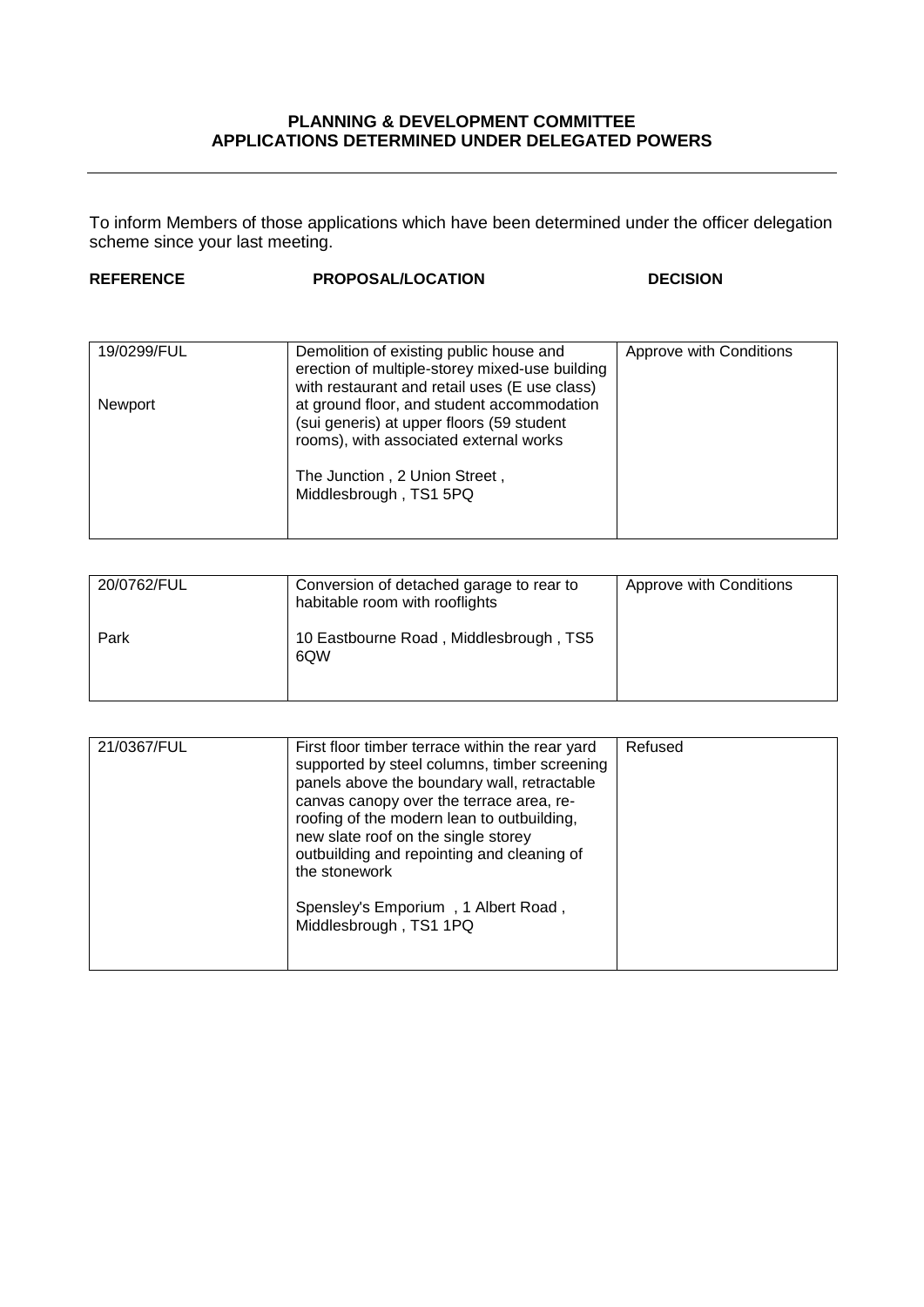| 21/0368/LBC | First floor timber terrace within the rear yard<br>supported by steel columns, timber screening<br>panels above the boundary wall, retractable<br>canvas canopy over the terrace area, re-<br>roofing of the modern lean to outbuilding,<br>new slate roof on the single storey<br>outbuilding and repointing and cleaning of<br>the stonework | Approve with Conditions |
|-------------|------------------------------------------------------------------------------------------------------------------------------------------------------------------------------------------------------------------------------------------------------------------------------------------------------------------------------------------------|-------------------------|
|             | Spensley's Emporium, 1 Albert Road,<br>Middlesbrough, TS1 1PQ                                                                                                                                                                                                                                                                                  |                         |

| 21/0375/ADV | 1no illuminated screen                  | Approve with Conditions |
|-------------|-----------------------------------------|-------------------------|
| Central     | 93 Borough Road, Middlesbrough, TS1 3AA |                         |

| 21/0383/FUL        | Erection of 6no. bungalows with associated<br>car parking & landscaping        | Approve with Conditions |
|--------------------|--------------------------------------------------------------------------------|-------------------------|
| Park End/Beckfield | Vacant Plot, Vaughen Shopping Centre,<br>Middlesbrough, Fosdyke Green, TS3 0RY |                         |

| 21/0418/FUL                  | Change of use of land to residential curtilage. | Approve with Conditions |
|------------------------------|-------------------------------------------------|-------------------------|
| <b>Stainton And Thornton</b> | 8 Hemlington Road, Middlesbrough, TS8<br>9AJ    |                         |

| 21/0428/FUL | Installation of chimney pots                             | Approve with Conditions |
|-------------|----------------------------------------------------------|-------------------------|
| Linthorpe   | 6 Cambridge Avenue, Linthorpe,<br>Middlesbrough, TS5 5HQ |                         |

| 21/0433/FUL | Decison made - see Agile Formation of<br>replacement hard standing (driveway and<br>parking area) | Approve with Conditions |
|-------------|---------------------------------------------------------------------------------------------------|-------------------------|
| Linthorpe   | 70 Cambridge Road, Linthorpe,<br>Middlesbrough, TS5 5HG                                           |                         |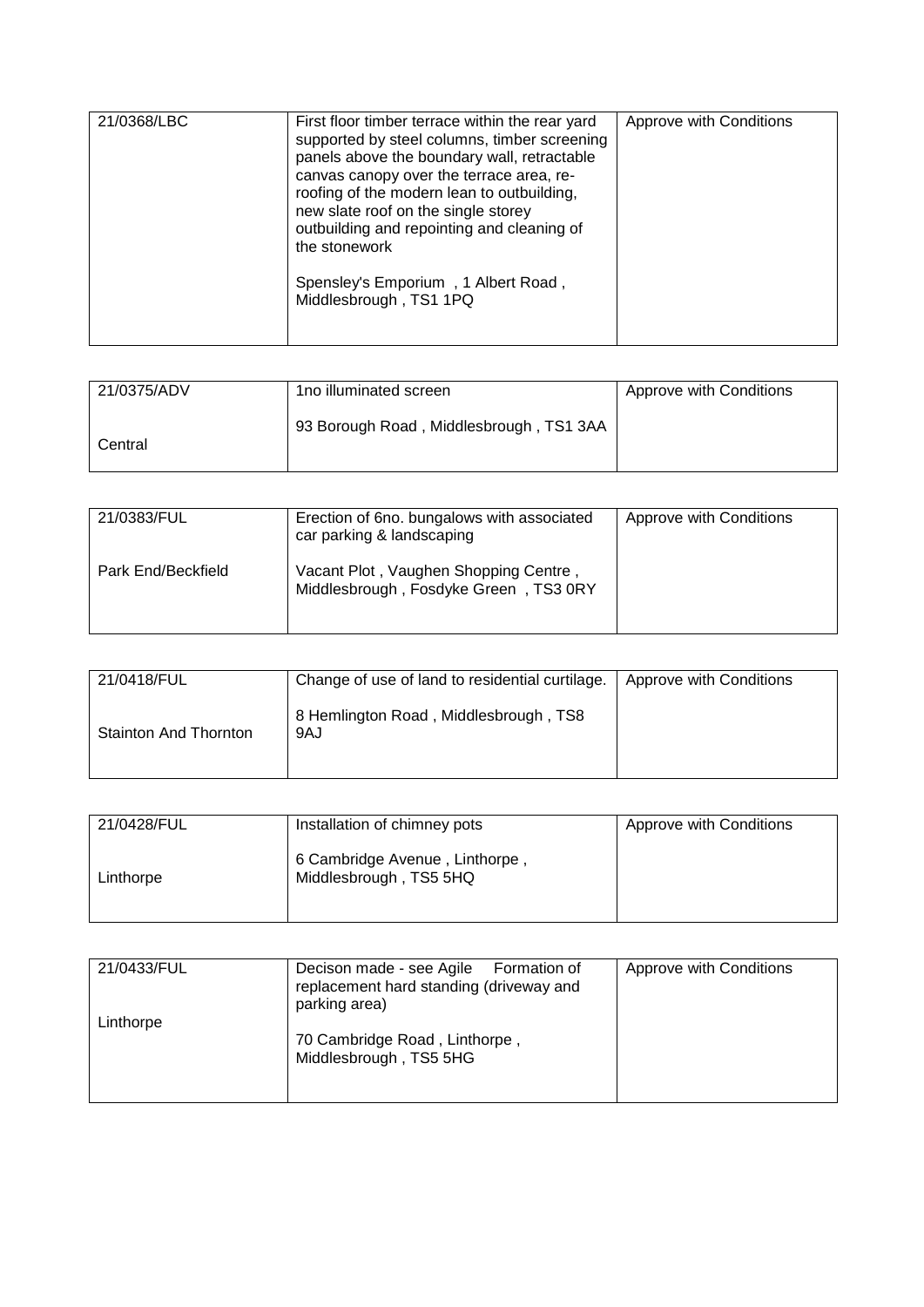| 21/0453/FUL | Single storey extension to rear               | Refused |
|-------------|-----------------------------------------------|---------|
| Acklam      | 2 Ennerdale Avenue, Middlesbrough, TS5<br>7BB |         |

| 21/0455/FUL<br>Central | Installation of freestanding unit to provide<br>café (E(b)) with associated external electricity<br>generator and landscaping works | Approve with Conditions |
|------------------------|-------------------------------------------------------------------------------------------------------------------------------------|-------------------------|
|                        | Teesaurus Park, Riverside Park Road,<br>Middlesbrough,                                                                              |                         |

| 21/0459/FUL | Retrospective application for front boundary<br>wall and entrance gates and installation of<br>dropped kerb | Approve with Conditions |
|-------------|-------------------------------------------------------------------------------------------------------------|-------------------------|
| Linthorpe   | 200 Oxford Road, Middlesbrough, TS5 5EQ                                                                     |                         |

| 21/0490/FUL | Single storey extension to rear         | Approve with Conditions |
|-------------|-----------------------------------------|-------------------------|
| Nunthorpe   | 8 Ryehill Close, Middlesbrough, TS7 0LU |                         |

| 21/0496/FUL | Single storey extension to rear        | Refused |
|-------------|----------------------------------------|---------|
| Park        | 65 Queens Road, Middlesbrough, TS5 6EF |         |

| 21/0501/FUL | Erection of materials testing facility building<br>with associated extended car parking area | Approve with Conditions |
|-------------|----------------------------------------------------------------------------------------------|-------------------------|
| Central     | TWI, Ferrous Road, Middlesbrough, TS2<br>1DJ                                                 |                         |

| 21/0528/FUL   | Conversion of garage to habitable room | Approve with Conditions |
|---------------|----------------------------------------|-------------------------|
| Coulby Newham | 56 Applegarth, Middlesbrough, TS8 0UY  |                         |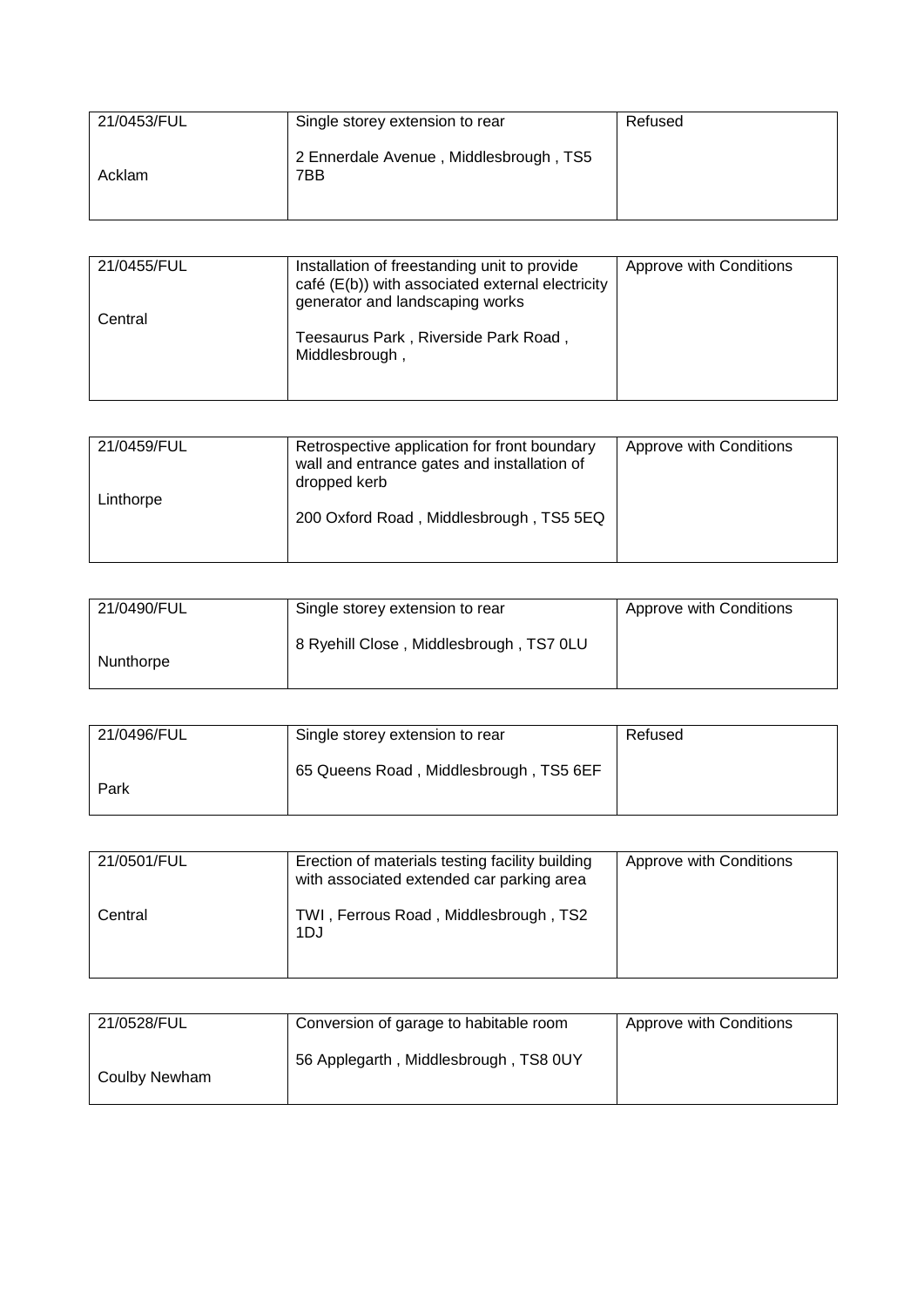| 21/0514/FUL | Erection of car port, first floor extension to<br>side and rear, with balcony to first floor<br>extension at front. | Refused |
|-------------|---------------------------------------------------------------------------------------------------------------------|---------|
| Ladgate     | 633 Marton Road, Middlesbrough, TS4 3SE                                                                             |         |

| 21/0524/FUL | Retrospective planning permission for MOT<br>testing station with garage storage units and<br>parking | Approve with Conditions |
|-------------|-------------------------------------------------------------------------------------------------------|-------------------------|
| Central     | Boro Cars, Cambridge Road, Middlehaven,<br>Middlesbrough, TS3 8AG                                     |                         |

| 21/0532/FUL               | Erection of garage                             | Approve with Conditions |
|---------------------------|------------------------------------------------|-------------------------|
| <b>Brambles/Thorntree</b> | 47 St Anthonys Road, Middlesbrough, TS3<br>8PF |                         |

| 21/0535/TPO | Crown lifting and thinning works to 4 no.<br>Maple trees and 2 no. Beech trees, and<br>removal of 1 no. Pine tree | Approve |
|-------------|-------------------------------------------------------------------------------------------------------------------|---------|
| Nunthorpe   | 2 The Paddock, Middlesbrough, TS7 0PJ                                                                             |         |

| 21/0546/FUL | Single storey extension to front               | Refused |
|-------------|------------------------------------------------|---------|
| Marton West | 15A Gunnergate Lane, Middlesbrough, TS7<br>8HZ |         |

| 21/0549/FUL        | Two storey extension to side, alterations to<br>rear first floor window and addition of soil<br>stack | Approve with Conditions |
|--------------------|-------------------------------------------------------------------------------------------------------|-------------------------|
| Brambles/Thorntree | 16 Hoskins Way, Middlesbrough, TS3 8NJ                                                                |                         |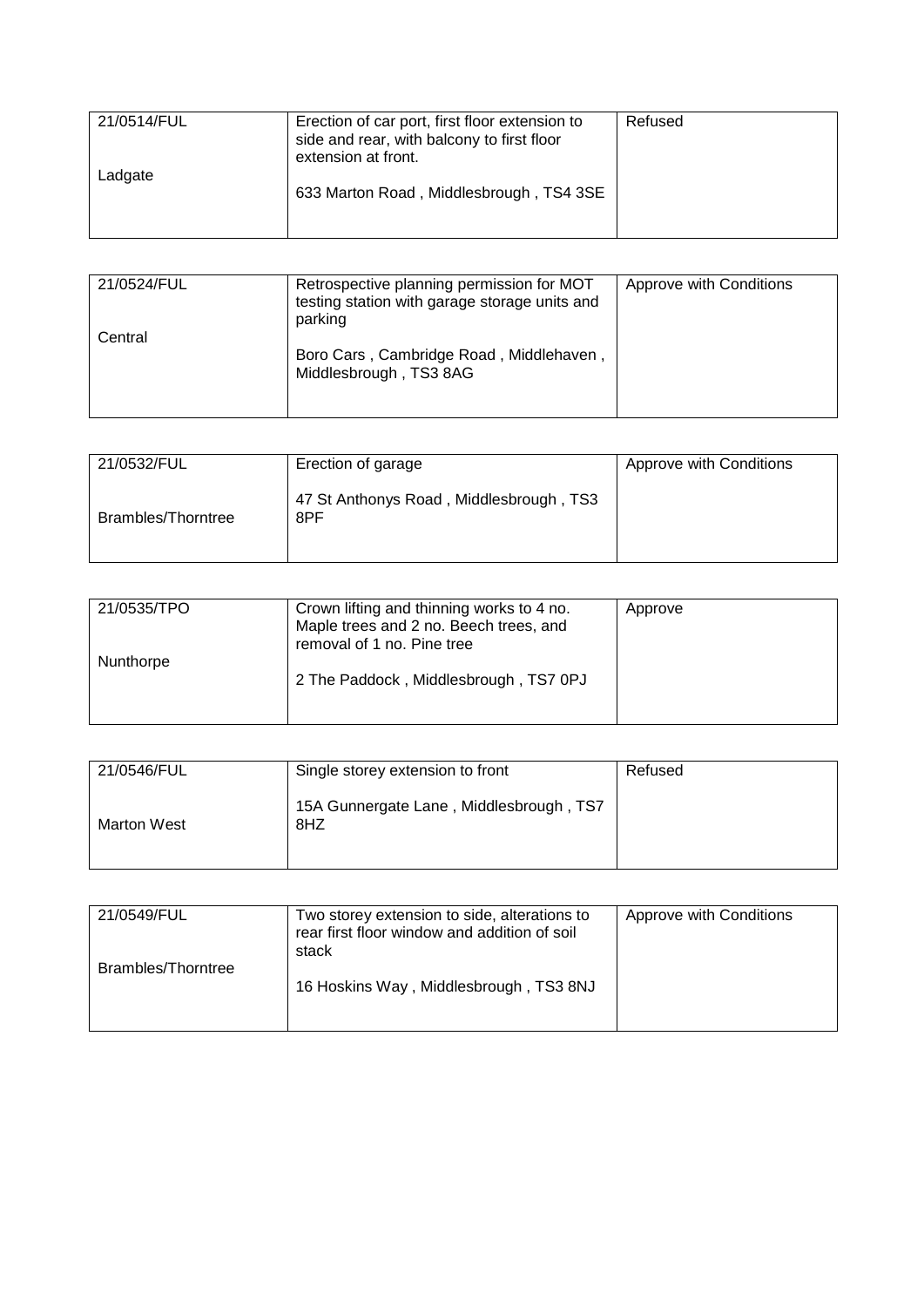| 21/0573/TELFUL<br>Kader | Upgrading of existing telecommunications<br>installation, replacement 20m high streetpole<br>and associated ancillary works | Approve with Conditions |
|-------------------------|-----------------------------------------------------------------------------------------------------------------------------|-------------------------|
|                         | Adjacent Blue Bell Hotel, Ladgate Lane,<br>Middlesbrough,,                                                                  |                         |

| 21/0574/FUL | Two storey extension to side                 | Approve with Conditions |
|-------------|----------------------------------------------|-------------------------|
| Trimdon     | 1 Hesleden Avenue, Middlesbrough, TS5<br>8RD |                         |

| 21/0586/FUL | Installation of 2no. 12 metre CCTV columns             | Approve with Conditions |
|-------------|--------------------------------------------------------|-------------------------|
| Central     | Teessaurus Park, Riverside Park Road,<br>Middlesbrough |                         |

| 21/0578/FUL | Installation of 30m long zip wire/cable way<br>and play equipment      | Approve with Conditions |
|-------------|------------------------------------------------------------------------|-------------------------|
| Central     | Teessaurus Park, Riverside Park Road,<br>Middlesbrough, Middlesbrough, |                         |

| 21/0594/EIASCP | Redevelopment of land to provide urban<br>logistics and industrial development | No Objections |
|----------------|--------------------------------------------------------------------------------|---------------|
|                | Teesside Park Phase 3, Aintree Oval                                            |               |

| 21/0602/TELFUL | Installation of extension to existing 15m<br>lattice tower, removal of existing 3No.<br>antennas, installation of 6No. antennas and<br>the removal, replacement and development<br>of ancillary equipment. | Approve with Conditions |
|----------------|------------------------------------------------------------------------------------------------------------------------------------------------------------------------------------------------------------|-------------------------|
|                | Goods Yard At Price Buster Warehouse,<br>Lloyd St, Middlesbrough, TS2 1DL                                                                                                                                  |                         |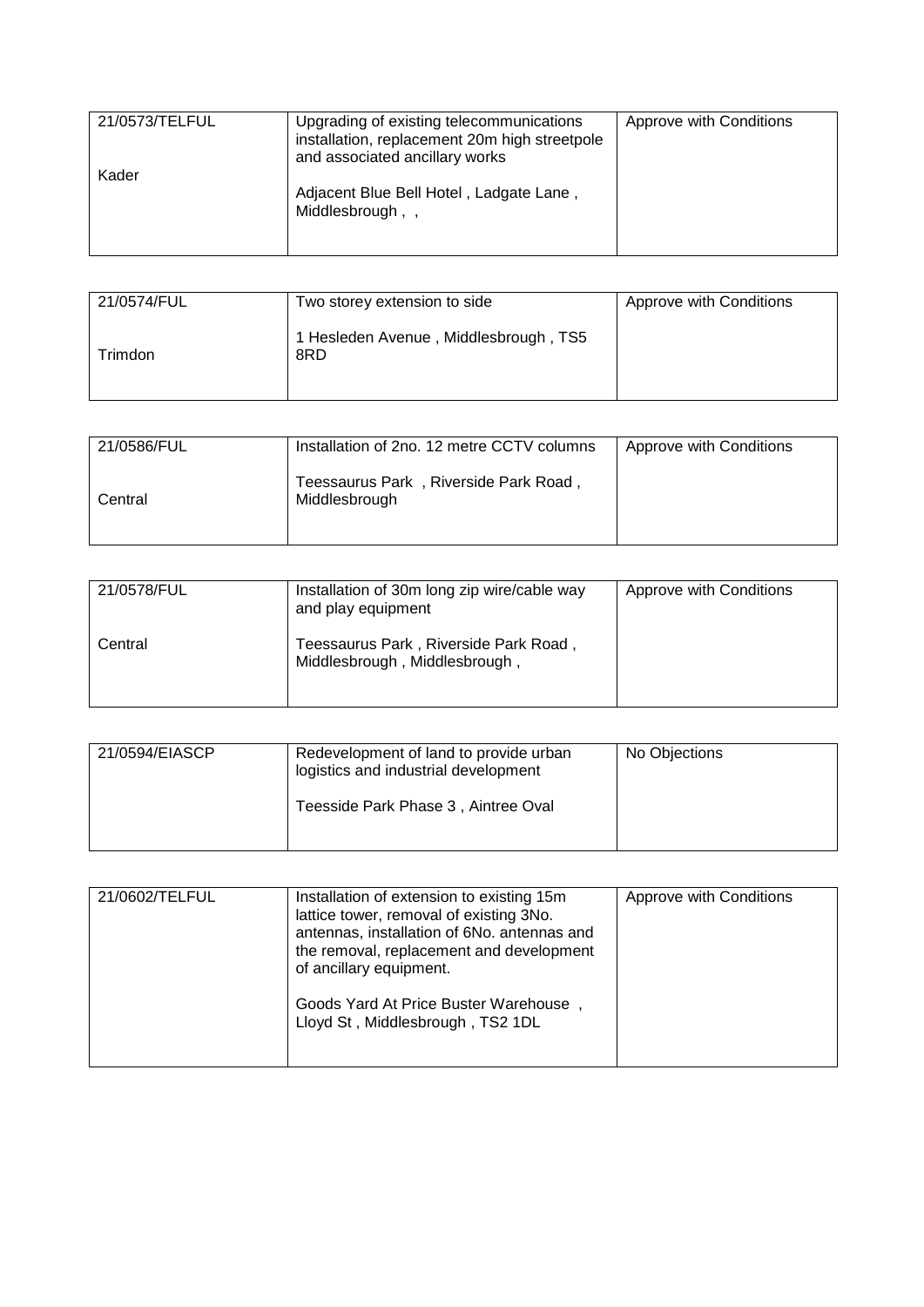| 21/0603/VAR | Variation of condition 2 (approved plans) of<br>application 20/0333/FUL to include the<br>installation of flood gates, footpath/steps and | Approve with Conditions |
|-------------|-------------------------------------------------------------------------------------------------------------------------------------------|-------------------------|
| Park        | associated bow top fencing on the west side<br>of the lower lake                                                                          |                         |
|             | Albert Park, Park Road South,<br>Middlesbrough, TS5 6LB                                                                                   |                         |

| 21/0608/AMD | Non-material amendment on planning<br>application M/RES/0808/15P to amend plots<br>155-157 | Approve |
|-------------|--------------------------------------------------------------------------------------------|---------|
| Ladgate     | Police Headquarters, Ladgate Lane,<br>Middlesbrough, TS8 9EH                               |         |

| 21/0625/FUL | Single storey extension to rear      | Approve with Conditions |
|-------------|--------------------------------------|-------------------------|
| Marton West | 24 Fearnhead, Middlesbrough, TS8 9XN |                         |

| 21/0622/LBC | Addition of internal light and sound<br>equipment to telephone boxes | Approve with Conditions |
|-------------|----------------------------------------------------------------------|-------------------------|
| Central     | Town Hall, Albert Road, Middlesbrough,<br>TS1 2RU                    |                         |

| 21/0623/FUL | Addition of internal light and sound<br>equipment to telephone boxes | Approve with Conditions |
|-------------|----------------------------------------------------------------------|-------------------------|
| Central     | Town Hall, Albert Road, Middlesbrough,<br>TS1 2QQ                    |                         |

| 21/0627/ADV | 2no. internally illuminated fascia signs                   | Approve with Conditions |
|-------------|------------------------------------------------------------|-------------------------|
| Central     | 228 - 230 Linthorpe Road, Middlesbrough,<br><b>TS1 3QW</b> |                         |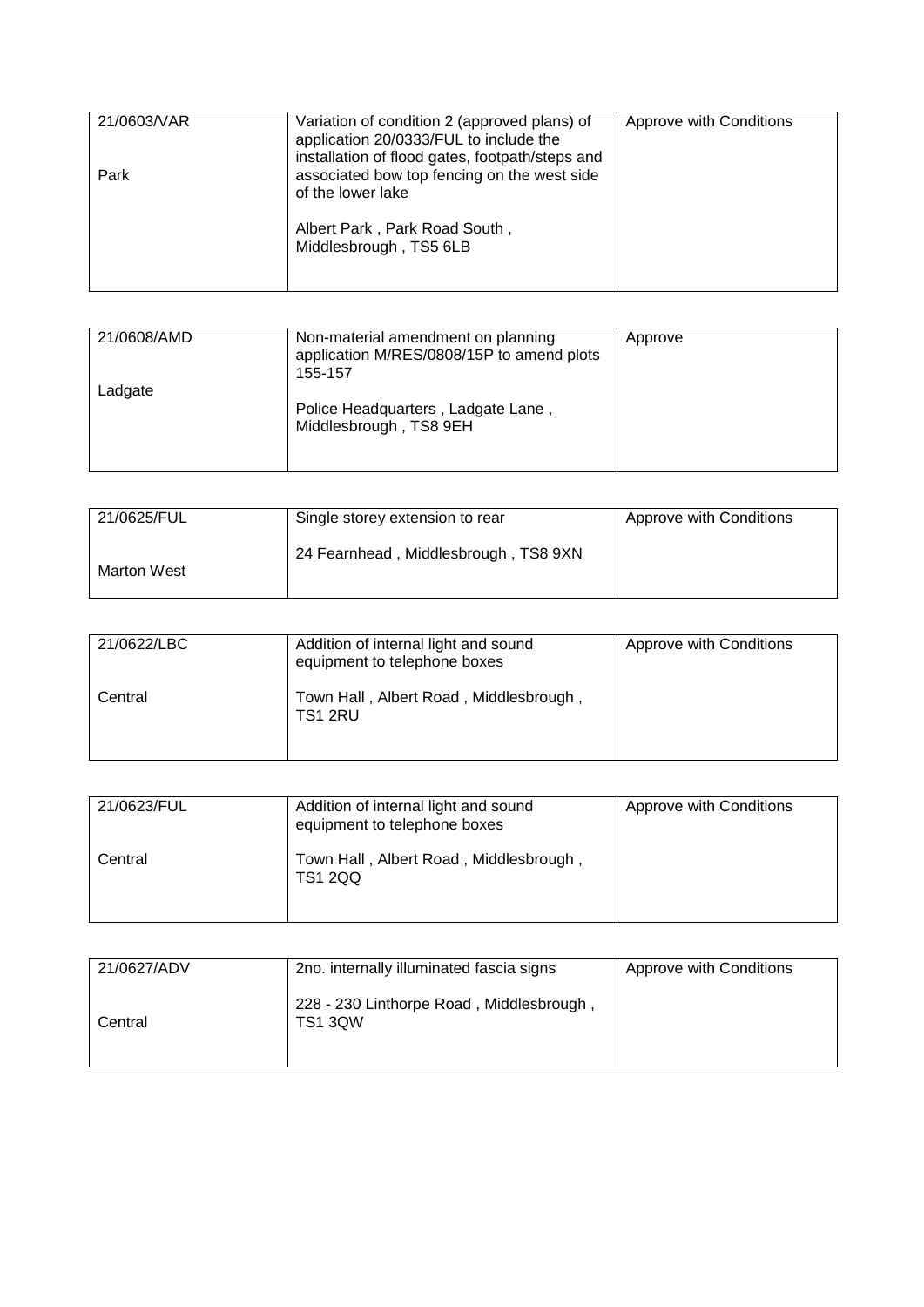| 21/0629/DIS | Discharge of conditions No.3 (Commercial                   | Part Discharge Conditions |
|-------------|------------------------------------------------------------|---------------------------|
|             | Premises Noise Assessment) and No.7                        |                           |
|             | (Road Noise Assessment) on planning                        |                           |
| Central     | application 21/0282/FUL                                    |                           |
|             |                                                            |                           |
|             | 124 - 130 Linthorpe Road, Middlesbrough,<br><b>TS1 2JR</b> |                           |
|             |                                                            |                           |
|             |                                                            |                           |

| 21/0630/AMD<br>Non material amendment to planning<br>application 20/0755/RES for minor alterations<br>including changes to the road layout,<br>boundary treatments and housing details<br>Prissick Base, Ladgate Lane/Marton<br>Avenue, Middlesbrough | Approve |
|-------------------------------------------------------------------------------------------------------------------------------------------------------------------------------------------------------------------------------------------------------|---------|
|-------------------------------------------------------------------------------------------------------------------------------------------------------------------------------------------------------------------------------------------------------|---------|

| 21/0631/FUL | Single storey rear extension                     | Approve with Conditions |
|-------------|--------------------------------------------------|-------------------------|
| Marton West | 11 St Cuthbert Avenue, Middlesbrough, TS7<br>8RG |                         |

| 21/0632/FUL        | Revised application for single storey<br>extension to rear, dormer window to front, | Approve with Conditions |
|--------------------|-------------------------------------------------------------------------------------|-------------------------|
| <b>Marton West</b> | roof light to rear, 2 no roof light to front and<br>porch to front                  |                         |
|                    | 15 Claremont Drive, Middlesbrough, TS7<br>8ND                                       |                         |

| 21/0636/TPO | Removal of 1no Prunus tree and removal of<br>deadwood from 1no Whitebeam tree | File Closed |
|-------------|-------------------------------------------------------------------------------|-------------|
| Marton East | Land Adjacent Oval View, Middlesbrough<br>TS4 3SW                             |             |

| 21/0639/FUL | Erection of a replacement domestic<br>outbuilding (demolition of existing garage) | Approve with Conditions |
|-------------|-----------------------------------------------------------------------------------|-------------------------|
| Park        | 76 The Avenue, Linthorpe, Middlesbrough,<br>TS5 6SB                               |                         |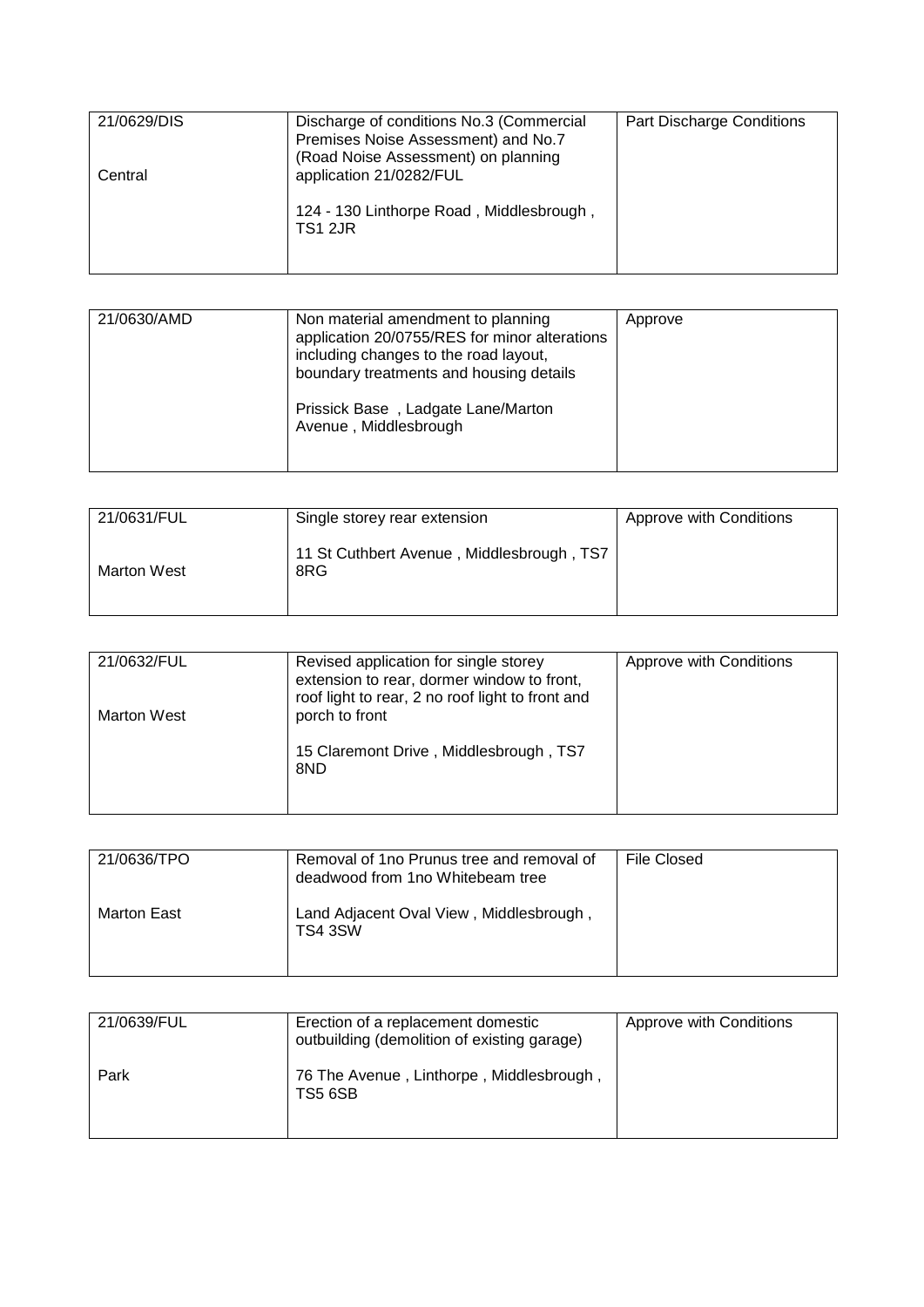| 21/0641/FUL        | First floor extension to side with carport | Refused |
|--------------------|--------------------------------------------|---------|
| Brambles/Thorntree | 72 Birkhall Road, Middlesbrough, TS3 9LJ   |         |

| 21/0649/FUL | External alterations to include replacement<br>windows, revised facades and entrance,<br>disabled access ramp, cycle and refuse | Approve with Conditions |
|-------------|---------------------------------------------------------------------------------------------------------------------------------|-------------------------|
| Central     | storage                                                                                                                         |                         |
|             | Fountain Court, Grange Road,<br>Middlesbrough, TS1 2DT                                                                          |                         |

| 21/0671/ADV | Signage to main entrance                                   | Approve with Conditions |
|-------------|------------------------------------------------------------|-------------------------|
| Central     | Fountain Court, 119 Grange Road,<br>Middlesbrough, TS1 2DT |                         |

| 21/0645/FUL | Decison made - see Agile Replacement of<br>flat roof with pitched roof on existing front<br>canopy, garage and rear extension | Approve with Conditions |
|-------------|-------------------------------------------------------------------------------------------------------------------------------|-------------------------|
| Nunthorpe   | 8 Weaverthorpe, Middlesbrough, TS7 0PU                                                                                        |                         |

| 21/0646/FUL | Porch extension, garage conversion,<br>installation of 5 roof lights and changes to<br>windows | Approve with Conditions |
|-------------|------------------------------------------------------------------------------------------------|-------------------------|
| Kader       | 6 Sandy Flatts Lane, Middlesbrough, TS5<br>7YY                                                 |                         |

| 21/0655/FUL | Single storey extension to rear (plus<br>alterations to roof, doors and windows of<br>existing rear extension) | Refused |
|-------------|----------------------------------------------------------------------------------------------------------------|---------|
| Central     | 46 Park Vale Road, Middlesbrough, TS4<br>2HW                                                                   |         |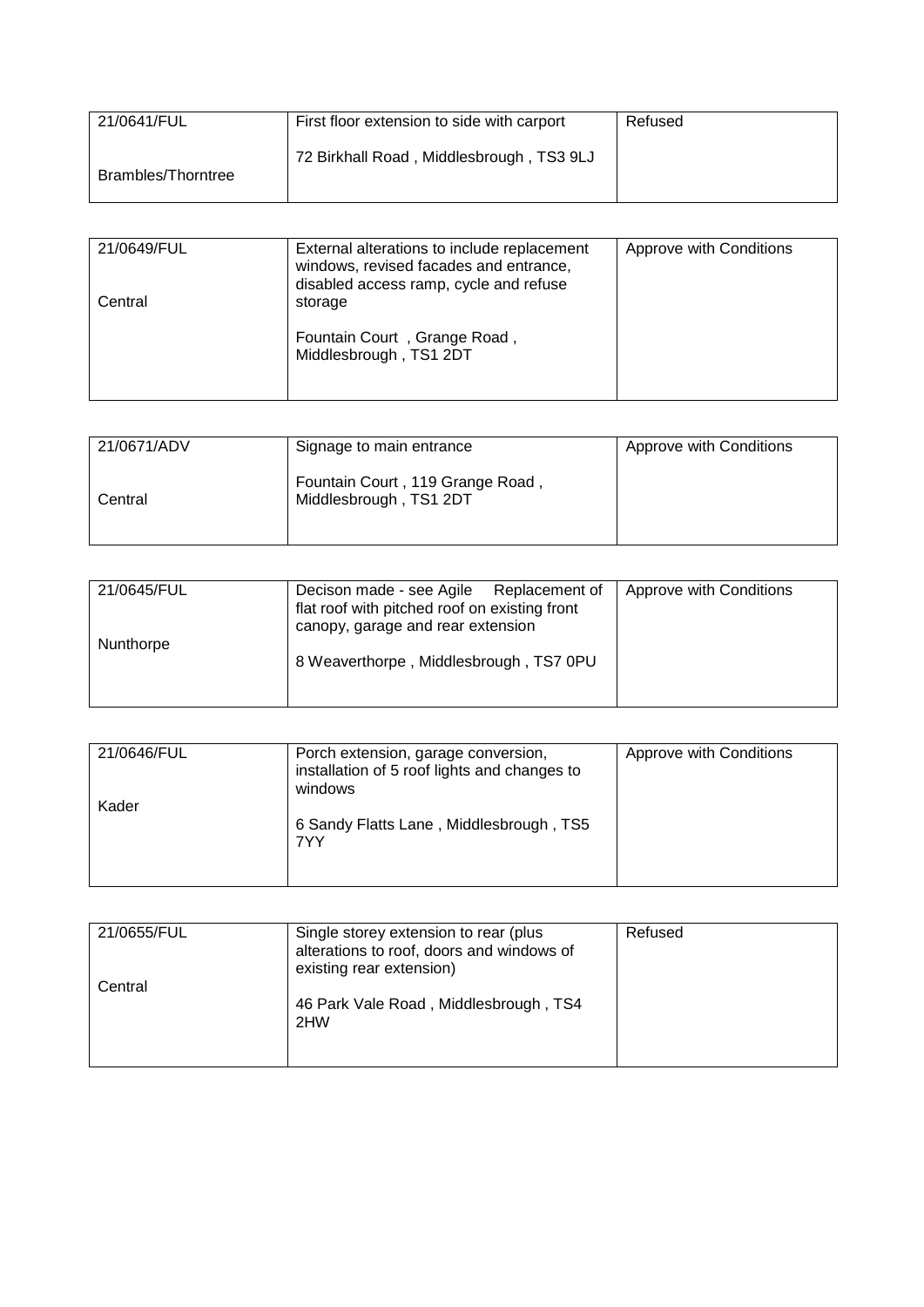| 21/0656/TELPN | Installation of 20.0m Phase 8 Monopole C/W<br>wrapround cabinet at base and associated<br>ancillary works | <b>Prior Notification Refused</b> |
|---------------|-----------------------------------------------------------------------------------------------------------|-----------------------------------|
|               | Trimdon Avenue, Opposite Junction With<br>Wardale Avenue, Middlesbrough, TS5 8TL                          |                                   |

| 21/0658/FUL | Alterations and extension to existing<br>detached domestic garage building to form<br>an annexe | Approve with Conditions |
|-------------|-------------------------------------------------------------------------------------------------|-------------------------|
| Marton East | 27 The Grove, Marton, Middlesbrough, TS7<br>8AF                                                 |                         |

| 21/0661/FUL        | Single storey extension to rear (plus infill<br>between house and garage) | Refused |
|--------------------|---------------------------------------------------------------------------|---------|
| <b>Marton West</b> | 31 Cambridge Avenue, Marton,<br>Middlesbrough, TS7 8EH                    |         |

| 21/0663/FUL | Orangery/conservatory extension to rear        | Approve with Conditions |
|-------------|------------------------------------------------|-------------------------|
| Nunthorpe   | 40 Kilvington Grove, Middlesbrough, TS7<br>0RL |                         |

| 21/0672/FUL | Installation of painted artwork                 | Approve with Conditions |
|-------------|-------------------------------------------------|-------------------------|
| Central     | 31-65 Station Street, Middlesbrough, TS1<br>1SR |                         |

| 21/0668/FUL | Single storey extension to side and rear | Refused |
|-------------|------------------------------------------|---------|
| Marton East | 20 Dixons Bank, Middlesbrough, TS7 8NT   |         |

| 21/0684/PNH        | Single storey extension to rear         | <b>Prior Notification Not</b> |
|--------------------|-----------------------------------------|-------------------------------|
|                    |                                         | Required/No Obj               |
|                    | 6 Girton Avenue, Middlesbrough, TS3 0AW |                               |
| Park End/Beckfield |                                         |                               |
|                    |                                         |                               |